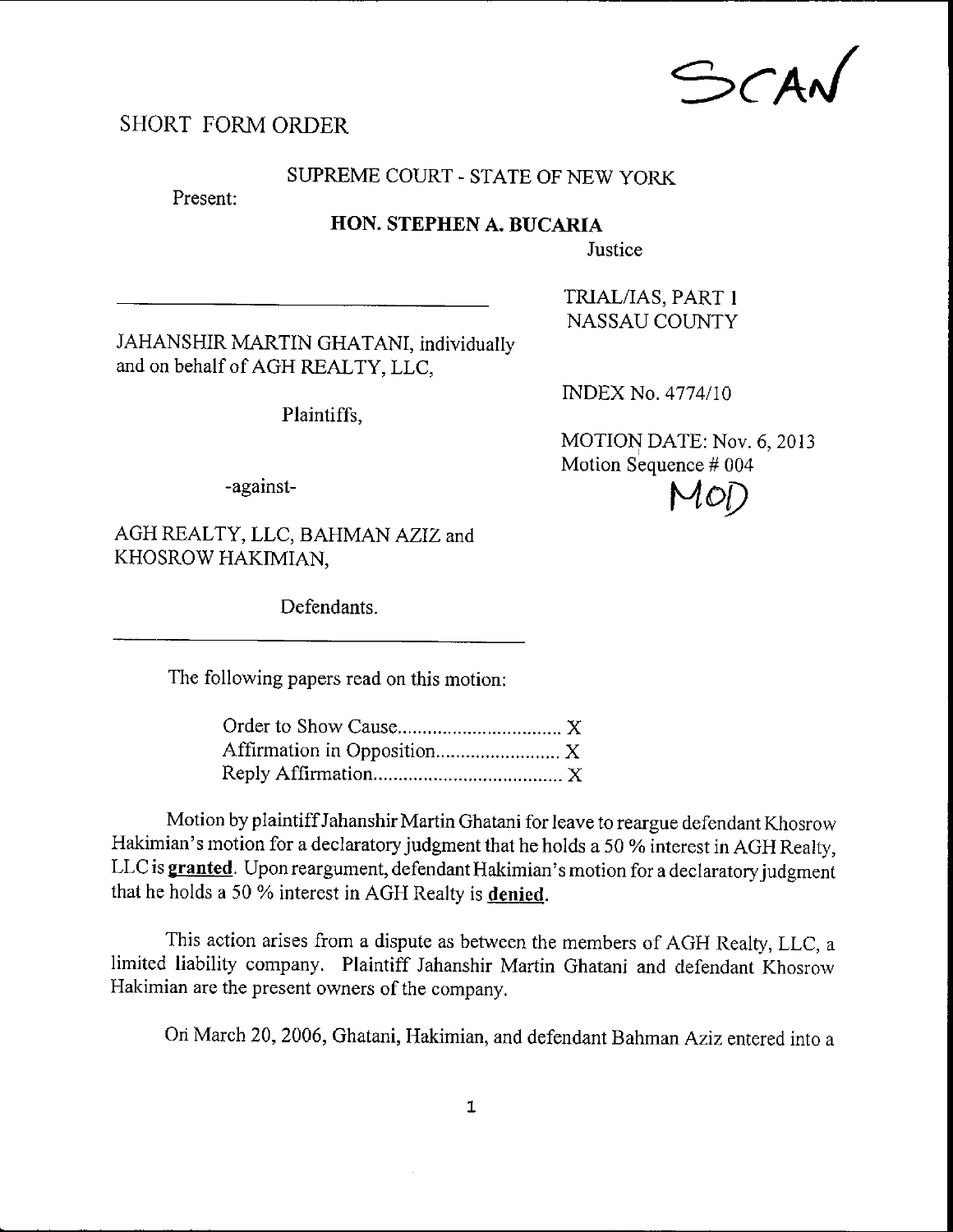joint venture agreement. The purpose of the joint venture was to acquire two vacant lots, 87 and 89 Newport Street in Brooklyn, and to improve the properties. The joint venture agreement provides in paragraph 5 that the three parties would share profits and losses equally. However, Aziz was to contribute only \$ 130,000, while Ghatani and Hakimian were each to contribute s340,000 to the venture. Ghatani alleges that Aziz was permitted to contribute less cash because he was to serve as the general contractor. The parties agreed that the expenses for the project would be funded by a construction loan, for which the parties were to be equally liable. The parties subsequently obtained a \$1,320,000 building loan to improve the property.

Paragraph 9 of the joint venture agreement provides that no "partner" shall transfer his interest in the partnership except to one of the other "venturers." Paragraph 9 further provides, if a venturer was declared a bankrupt or became insolvent, the other venturers had the right to buy out his interest at "liquidating," or book, value.

Later in 2006, the parties formed a limited liability company, AGH Realty, LLC. AGH's operating agreement dated April 10, 2006 provides that profits and losses shall be allocated among the members as provided in paragraph 5 of the joint venture agreement. Thus, according to the operating agreement, the parties each held a 1/3 membership interest in AGH Realty. The operating agreement further provides that no member shall transfer his interest except to one of the other members, as set forth in the joint venture agreement.

After AGH Realty took title to the two lots in Brooklyn, the parties built five twofamily houses on the property. However, rather than selling the homes, AGH leased them to rent subsidized tenants.

The action was commenced on March 12,2010. Plaintiff Ghatani alleges that Aziz misappropriated the proceeds of the construction loan and used the money to pay personal credit card bills. Plaintiff further alleges that Aziz and Hakimian paid themselves salaries or management fees in violation of the terms of the joint venture agreement. Plaintiff asserts claims for breach of a joint venture agreement, breach of AGH's operating agreement, breach of fiduciary duty, and an accounting. In his sixth cause of action, plaintiff requests an order directing that the properties be sold. In the seventh cause of action, plaintiff requests dissolution of AGH Realfy, LLC, and in the eighth cause of action plaintiff requests the appointment of a receiver. In the ninth cause of action, plaintiff requested reformation of the operating agreement to reduce Aziz' equity interest from l/3 of AGH Realty to his proportionate share of the paid in capital. Plaintiff alleges that Aziz was not entitled to a 1/3 equity interest because his promised construction work was not performed.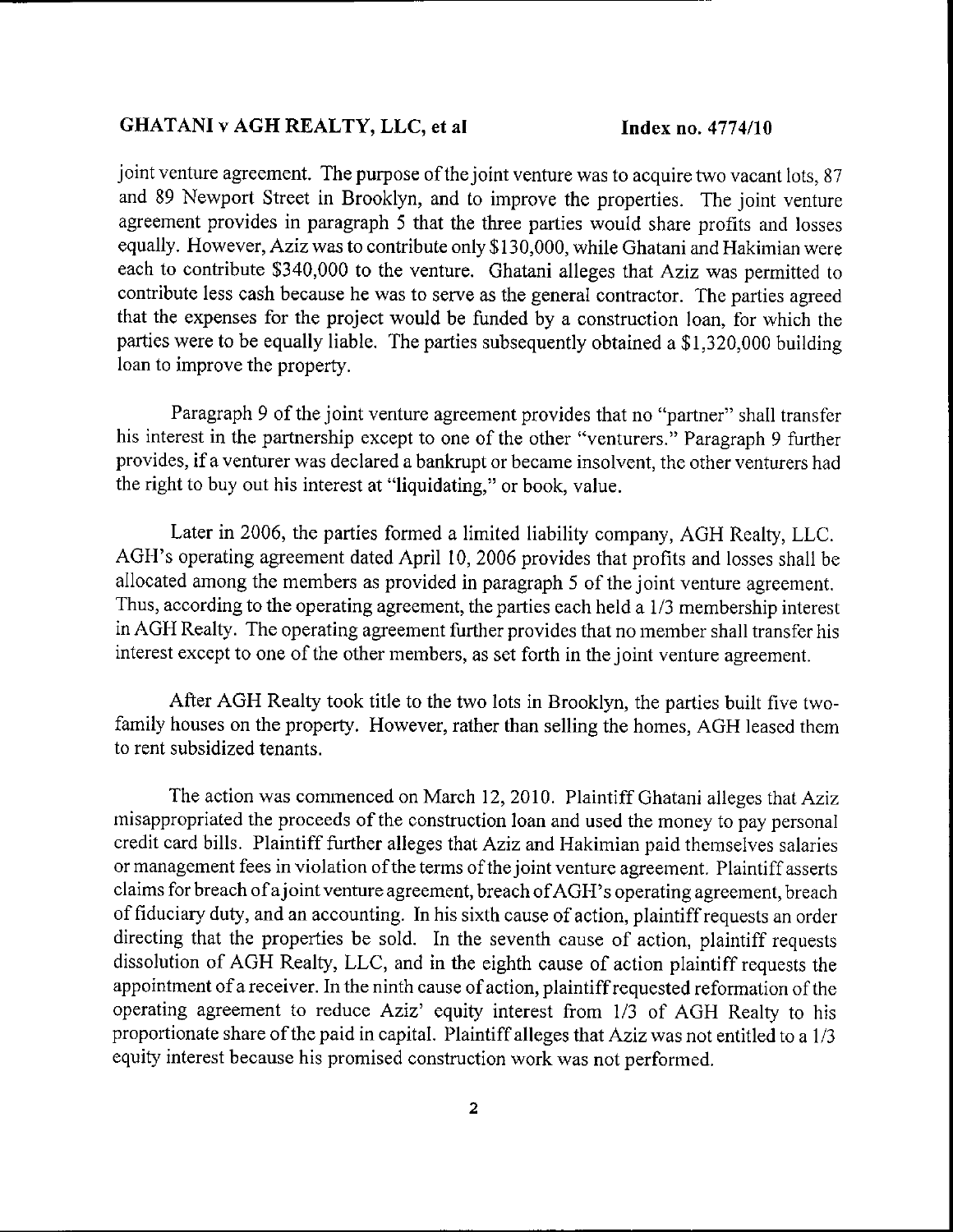On May 3, 2010, defendants Aziz and Hakimian filed a joint answer. In their answer, they asserted a counterclaim against Ghatani for breach of fiduciary duty, alleging that he collected brokerage commissions and rent without rendering an accounting. Defendants also asserted counterclaims for conversion, fraud, defamation, injunctive relief, and an accountins.

On November 2, 2010, Aziz filed a Chapter 7 petition with the Bankruptcy Court. On December 10, 2010, Ghatani and Hakimian served notice on Aziz that they intended to purchase his interest in AGH Realty at liquidating value, in view of his bankruptcy proceeding. On December 23, 2010, Ghatani served the notice of intent to purchase on Marc Pergament, Aziz' bankruptcy trustee.

On March 16,2011, Meltzer, Lippe, Goldstein & Breitstone, who were then counsel for Ghatani, wrote to the bankruptcy trustee, offering to purchase Aziz' interest from the bankuptcy estate for \$5,000. Meltzer Lippe's letter suggests that, despite the pendency of this action, they were acting on behalf of both Ghatani and Hakimian ( $\bar{Ex}D$  to plaintiff's ex A). After the tuustee rejected that offer, Ghatani, on June 10, 2011, increased his offer to \$ 12,000. In the June 10 letter, counsel for Ghatani represented to the trustee that Ghatani and Hakimian each held 42 % interests in AGH Realty, and Aziz held a 16 % interest in the limited liability company (Ex G to plaintiff's  $ex A$ ). Presumably, Ghatani was still acting on behalf of himself and Hakimian at that time. On July 11,2011, Meltzer Lippe, now purporting to represent both Ghatani and Hakimian, increased their offer to \$25,000 (Ex II to plaintiff's  $ex A$ ).

On July 27, 2011, Pergament, as Aziz' bankruptcy trustee, entered into an asset sale and purchase agreement with Hamdam Hakimi. The agreement provided that Hakimi would purchase Aziz' assets, including his interest in AGH Realty, for \$20,000 (Ex I to plaintiff <sup>s</sup> ex A).

On September 6,2011, Ghatani served objection in the Bankruptcy Court to the trustee's proposed sale of Aziz' interest in AGH Realty for \$20,000. Ghatani argued, among other things, that the proposed sale violated transfer restrictions in AGH's operating agreernent and that, based upon Aziz' \$130,000 contribution, he owned only l6 % of the company. By order dated September 14,2011, the Bankruptcy Court overruled Ghatani's objections and authorized the trustee to sell Aziz' assets for \$32.000 within 14 days. or \$30,000 if the closing did not occur by that date.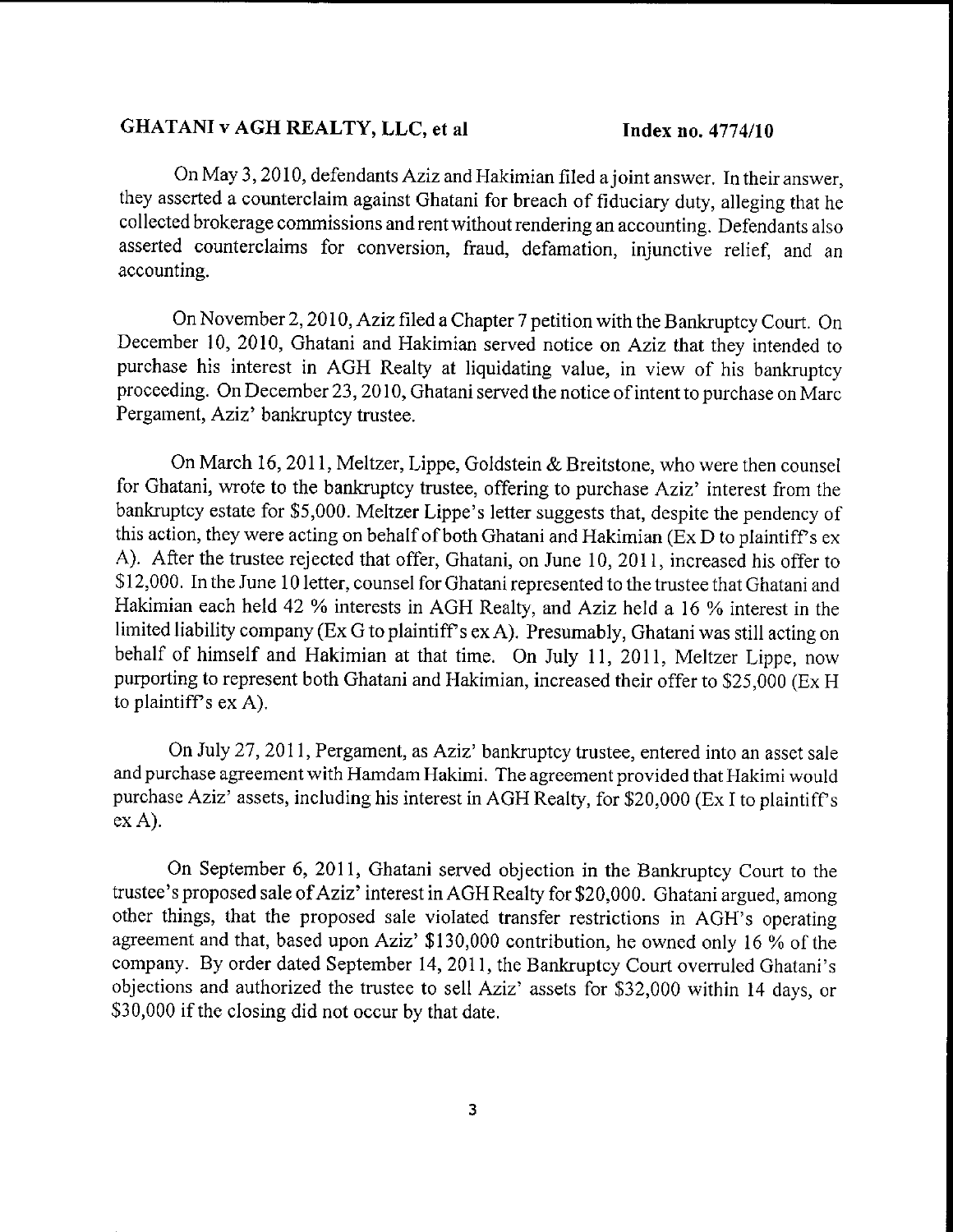Meanwhile, on August 31, 2011, counsel for Ghatani wrote to counsel for Hakimian stating that Ghatani intended to purchase Aziz' interest on his own behalf (Ex J to plaintiff's ex A). On the same date, counsel for Hakimian wrote to counsel for Ghatani insisting that Ghatani purchase Aziz' interest on behalf of both members of the company. Ghatani purchased Aziz' interest from the trustee for \$32,000. Hakimian continues to maintain that Ghatani purchased Aziz' interest on behalfof both members ofthe limited liability company.

By order dated February 4, 2013, the court granted defendant Hakimian's motion for a declaratory judgment that he holds a 50 % membership interest in AGH Realty. In opposition, plaintiff Ghatani argued that, having purchased Aziz' interest in his own behalf, he now holds a 2/3 interest in the company.

In finding that Ghatani and Hakimian each held a 50 % membership interest, the court reasoned that the purchase of Aziz' interest was a corporate opportunity, which plaintiff Ghatani acquired from the bankruptcy trustee on behalf of the limited liability company (Alexander & Alexander v Fritzen, 147 AD2d 241, 247 [1<sup>st</sup> Dept 1989]). Nevertheless, the court determined that Ghatani was to receive credit for Hakimian's \$16,000 share of the purchase price upon a final accounting between the parties.

Plaintiff Ghatani moves for leave to reargue Hakimian's motion for a declaratory judgment that he holds a 50 % membership interest. Ghatani argues that Hakimian may not obtain declaratory relief because he never asserted a counterclaim requesting the court to determine his membership interest in the LLC. However, in his seventh cause of action, Ghatani requested dissolution of AGH Realty. Upon dissolution and winding up of the LLC's affairs, the court may issue a declaratory judgment stating the respective membership interests of the parties (CPLR  $\S 3001$ ).

Ghatani next argues that this court lacks jurisdiction over the present dispute because the Bankruptcy Court retained jurisdiction. In its September 14, 2011 order, approving the sale of Aziz' assets, including his interst in AGH Realty and three other companies, the Bankruptcy Court retained jurisdiction to resolve any dispute arising under the Asset Sale and Purchase Agreement (Ex M to plaintiff's ex A). However, that agreement was between the Bankruptcy Trustee and the purchaser, Hamdam Kakimi. In its order, the Bankruptcy Court did not purport to assert jurisdiction over a dispute as to whether some other purchaser acquired the assets in a corporate or individual capacity.